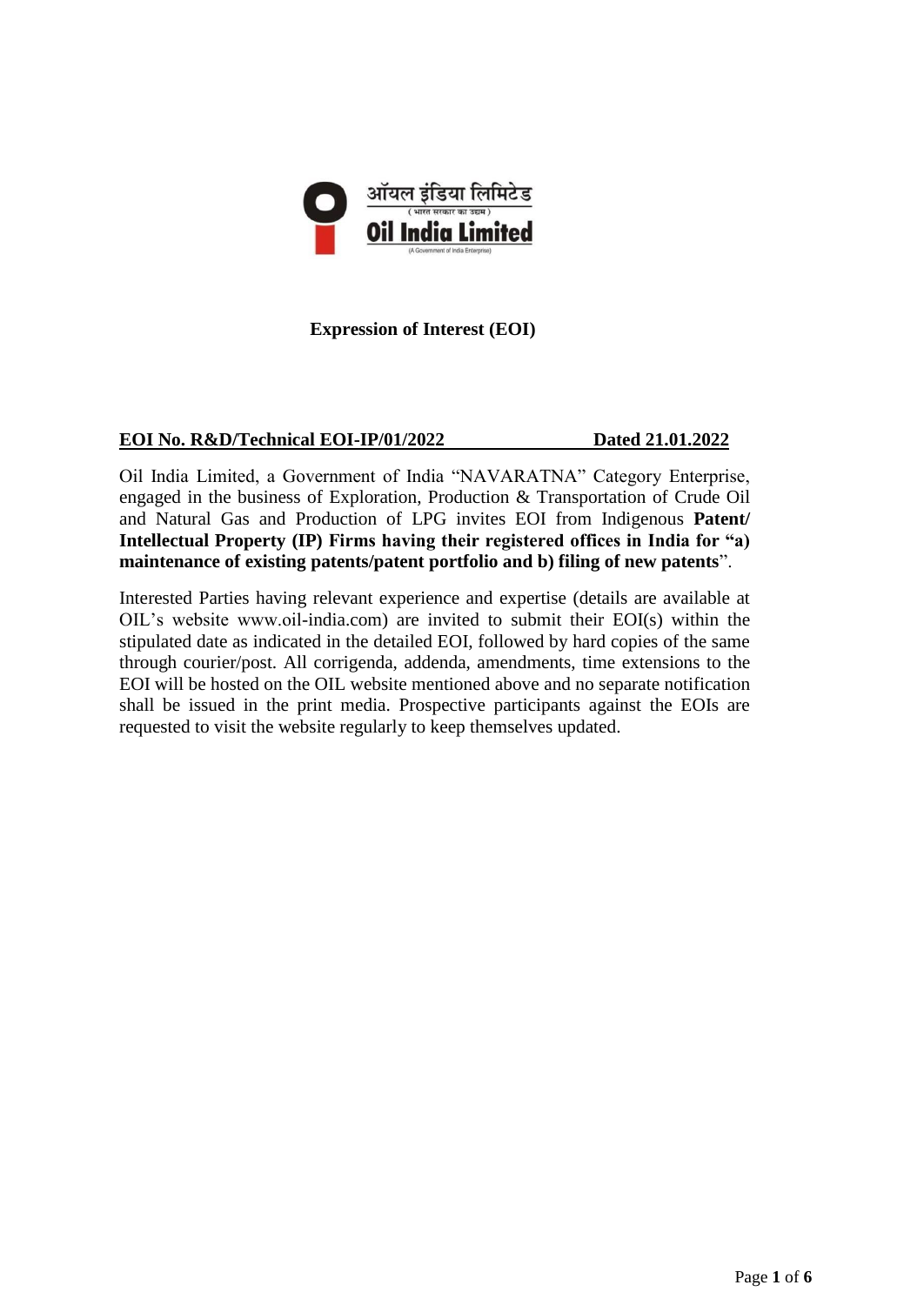**Expression of Interest (EOI) from Patent/ Intellectual Property (IP) Firms having their registered offices in India for "a) maintenance of existing patents/patent portfolio and b) filing of new patents".**

## **1.1 PREAMBLE:**

OIL INDIA LIMITED (OIL), a Govt. of India "NAVARATNA" category PSU under the Ministry of Petroleum and Natural Gas, is a premier up-stream E&P Company engaged in exploration, production, transportation of crude oil and natural gas and production of LPG. OIL also has presence in the downstream sector with majority equity stake in Numaligarh Refinery. OIL has its Registered Office and its Field Headquarters at Duliajan and its Pipeline Headquarters at Guwahati, Assam. OIL's commitment to growth has enabled the company to spread its wings from the north-eastern part of India to establish pan India presence along with global footprints.

Over the course of its long pioneering history, OIL has developed and utilized both formal and informal individual and workgroup innovations into its operations. OIL pioneered the Crude oil Conditioning Plant- the first of its kind in Asia. Indigenously built in 1963 it was a demonstration of OIL's effort to innovate and develop technology for long distance pipeline transportation of waxy crude. OIL all-out effort to contribute more towards India's selfreliance for Energy Security and to develop an alternate source of liquid fuel set up India's first of a kind pilot scale coal liquefaction plant at Duliajan, Assam in 1999. The operationalization of indigenously designed Draw Works Test Bench, development of indigenous capability for Crude Oil Tank Repair, development of an innovative process for clarifying oilfield produced water, indigenously designed Loop Line for condensate separation, unconventional use of demulsifier, In-house Bioremediation Technology are some of the few notable innovations being put into practice by OIL, among a list of many. The data and knowledgebase generated from the innovations and their actualization over the years at OIL form a part of the collective organizational IP. Majority of these innovations, have now been integrated for smooth operations in one of the world's oldest commercial oil producing area in N.E.India with unique geographical and climatic challenges. The Research and Development (R&D) Department established in OIL in 1985 as a step towards development of indigenous technologies continues to provide solutions to problems encountered in drilling/ exploration, production, transportation and HSE. R&D Department OIL won the prestigious 'NPMP award: certificate of recognition for creativity and innovation' in the year 2000-01 for developing a novel geochemical technique for identification of reservoir fluids. Application of this technique has resulted in finding new oil reserves and saving considerable rig time. Again, in the year 2001-02 R&D Department, OIL received the NPMP award for creativity and innovation for developing a novel crude oil viscosity measurement technique that can accurately explain/ predict the pressure drop in a pipeline transporting waxy crude oil. The R&D unit is also recognized by the Department of Scientific & Industrial Research, under Ministry of Science & Technology, Govt. of India. Embodied technologies continue to be inducted into the organization in the form of geophysical exploration tools and data processing systems, geosciences software, well logging equipment, drilling and production equipment,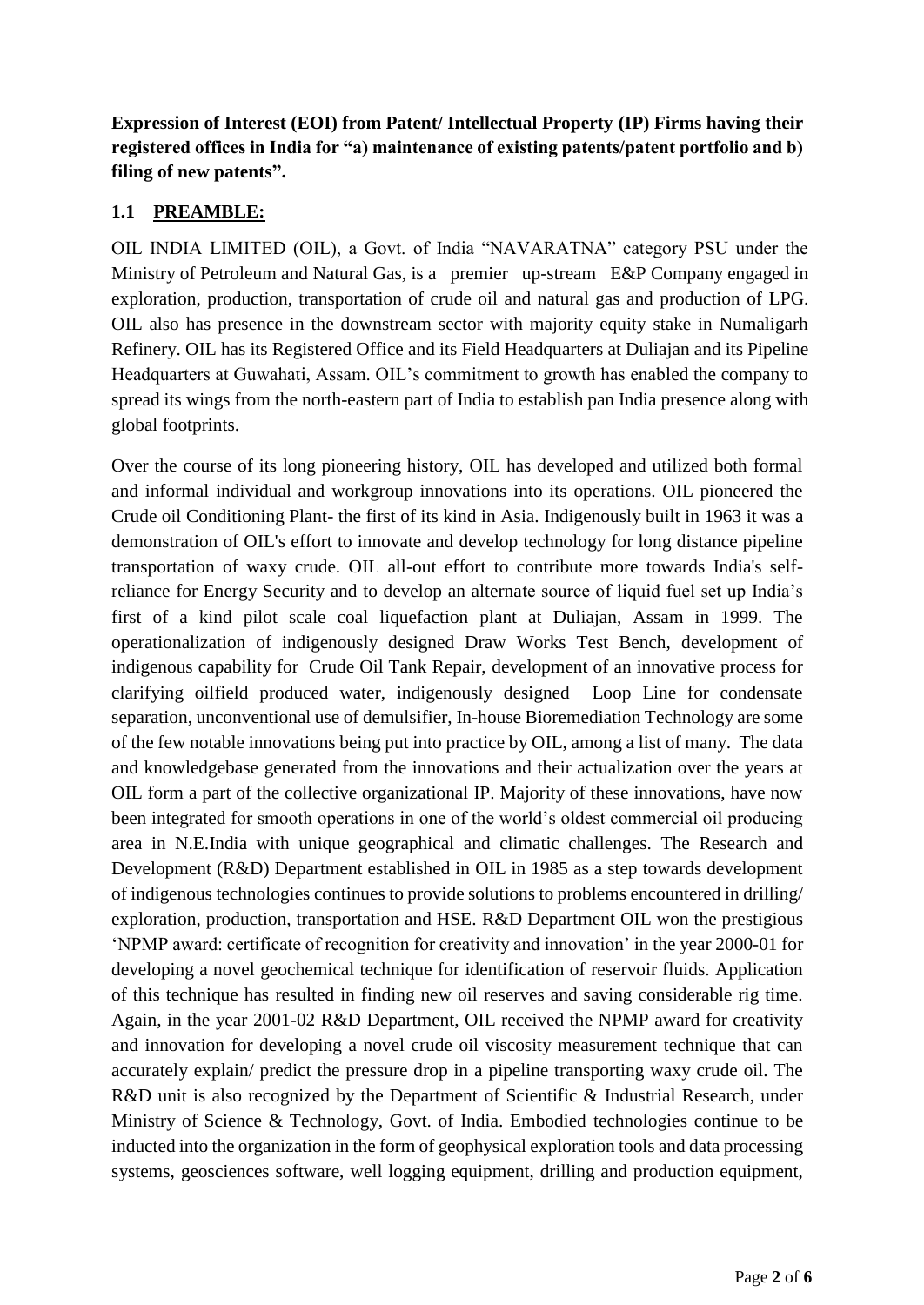materials and services. Patenting activities have been vigorously pursued from the year 2012 onwards for obtaining patent rights in respect of innovative solutions that qualify as 'inventions' as per the prevailing patent system in India and abroad. The current patent portfolio of OIL is enlisted in **Annexure-I**.

### **OBJECTIVE:**

During the course of R&D activities, innovative solutions / procedures / designs may sometimes emerge that help us in solving various oilfield problems. For strategic reasons, it is desirable to obtain patent rights in respect of innovative solutions that qualify as 'inventions' as per the prevailing patent system.

For management of OIL's patent portfolio comprising of patents filed in India as well as in other geographical locations across the world, OIL plans to utilize the services of an intellectual Property firm. In addition to management of the existing patent portfolio, OIL intends to hire the services of an Intellectual Property Firm to file patents for the new inventions.

As a part of the above-mentioned requirement, OIL invites Expression of Interest (EOI) from reputed and established IP firms having registered office in India and the expertise in patent portfolio management of various organizations.

**This EOI is expected to provide information of prospective service providers and their suggestions thereby assisting in formulation of terms and conditions of any formal tender that may be floated for hiring Intellectual Property firm for management of OIL's existing patent portfolio and for filing of new patents.**

#### **2.1 Scope of Work:**

**A.** Maintenance of existing patents/patent portfolio

#### **OIL currently has obtained/ filed seven (7) patents in IP offices of India and other geographies across the world.**

The maintenance activity would primarily include timely payment of annual fees for maintenance of these patent applications / patents at the National and International level.

#### **B. Filing of new patents**

The activity would primarily include:

- i. Prior art search reports
- ii. Drafting, filing, prosecution, maintenance of patent applications / patents at the National and International level.
- iii. Freedom-to-Operate opinions /search reports
- iv. Technology landscapes reports
- v. Obtaining necessary approvals from Indian Regulatory/ Statutory Bodies and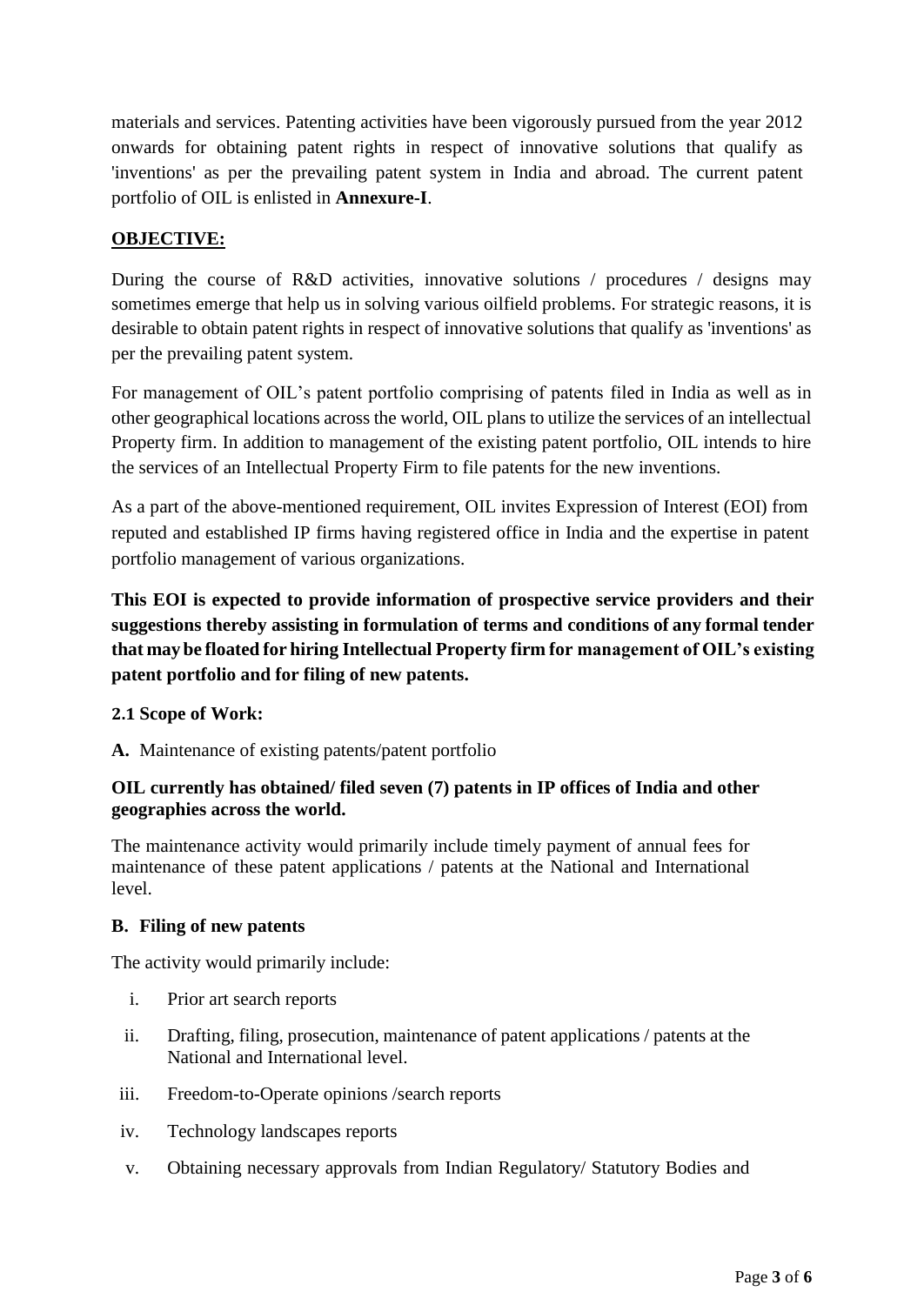Indian or International Depository Authority (IDA) for patent filing purposes.

- **C.** Apart from the activities enlisted for a) and b) above the party may be involved in IP related work comprising drafting of agreements, MoU, assistance in licensing and management aspects like IP awareness training, IP Audit, IP Valuation, commercialization strategy and opinion/advice, on-site IP consultancy , IP related litigations etc.
- **D.** The current patent portfolio of OIL that needs to be managed as per **2.1 A** is appended below as **Annexure I**.

#### **PERIOD OF CONTRACT**

The period of Contract will be for a period of 03 (Three) years and shall be extendable for another 01 (one) years on mutual agreed rates limiting to the contract rates and the same terms and conditions at the discretion of OIL.

**7.0 SUBMISSION OF EOI**: The interested parties shall submit the EOI along with

the following details:

| Name of Party            |  |
|--------------------------|--|
| Name of concerned person |  |
| Designation              |  |
| Telephone number         |  |
| Mobile number            |  |
| Fax number               |  |
| Address                  |  |
| e-mail                   |  |

(a) Contact Details:

- (b) Document required to be submitted:
- i) Company profile and history.
- ii) Registration certificate.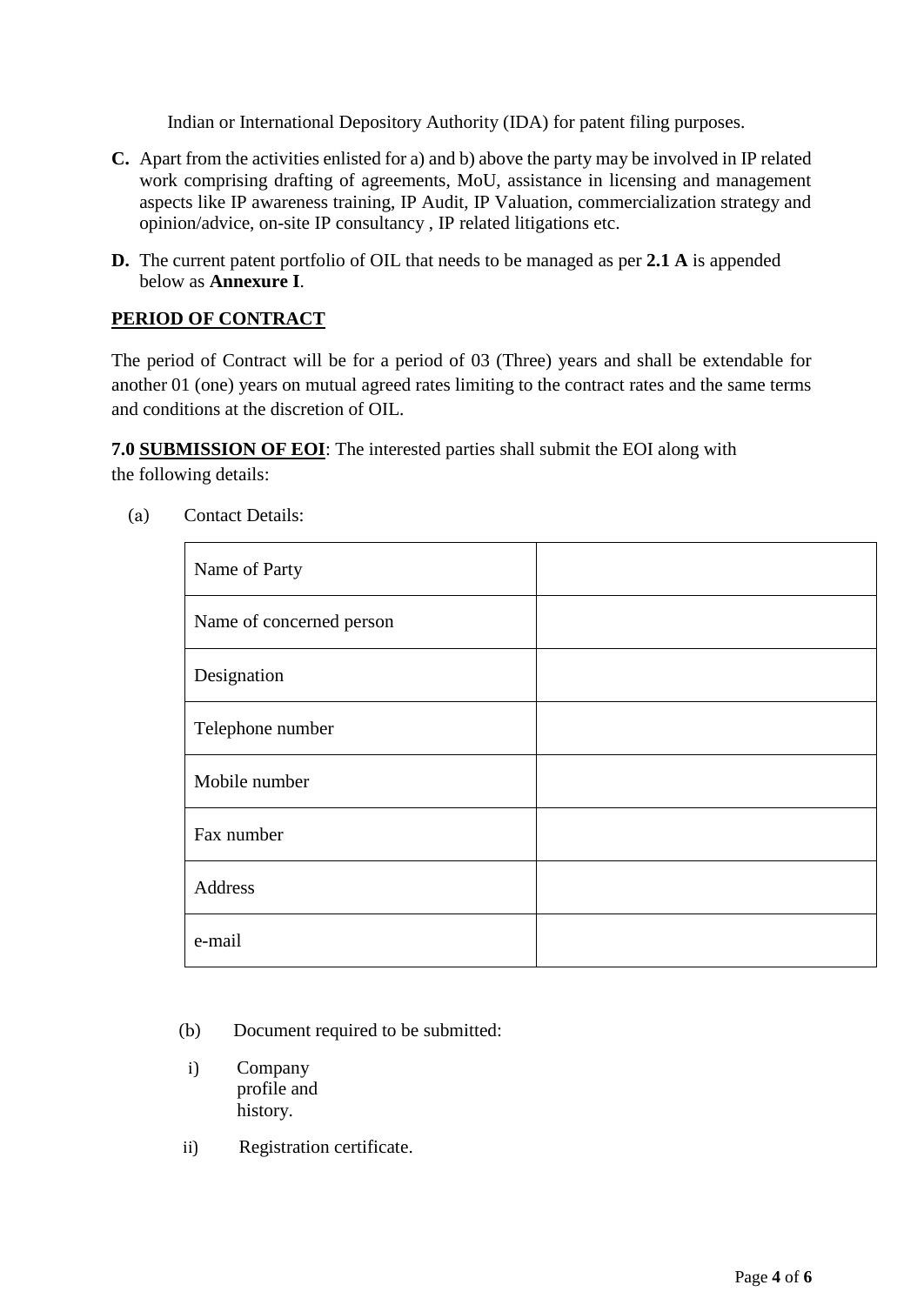- iii) Company Turnover based on last 03 (Three) audited Financial statements to be reckoned from the date of publication of the EOI
- iv) Company's Net Worth based on last 03 (Three) audited Financial statements to be reckoned from the date of publication of the EOI.
- v) Working Capital based on last 03, (Three) audited Financial statements to be reckoned from the date of publication of the EOI.

#### **GENERAL NOTES:**

- (i) All documents submitted along with the EOI should be clear & legible.
- (ii) The EOI is liable to be ignored in case of submission of any misleading/false representation by the IP Firm.
- (iii) OIL INDIA LIMITED reserves the right to ignore any or all EOIs from the IP Firm and also to curtail/enhance the scope of work stated above, if required, without assigning any reason thereof.
- **(iv) This EOI is non-binding in nature and submission of information should not be considered as shortlisting/selection of the IP Firm who have responded to this notification for EOI in any subsequent Tender/Bid process that may be undertaken in future.**
- (v) OIL reserves the right to terminate the EOI process at any point of time without assigning any reason.
- (vi) No participant shall contact OIL on any matter relating to the EOI after the last date of submission of EOI unless requested so in writing. Any effort by the participant to influence OIL in the decision making in respect of EOI will result in rejection of that participant.
- (vii) Based on the responses received against this invitation, OIL at its own discretion may call parties for a meeting / discussion. Date and time shall be intimated separately with details of venue.
- (viii) Selection of IP Firms will be based on the Tender Process to be decided by OIL at a later date.

#### **9.1 SUBMISSION Details:**

i. Interested IP Firms having relevant experience and expertise as per Scope of Work mentioned above are invited to submit their EOI(s) at our e-mail ids: [abhishek\\_goswami@oilindia.in](mailto:abhishek_goswami@oilindia.in) and [ranjan\\_bhagobaty@oilindia.in](mailto:ranjan_bhagobaty@oilindia.in) **within 30 days from the date of publication up to 15:00 Hrs (IST) i.e on 19.02.2022** followed by hard copies of the same in sealed envelopes super-scribing **"Expression of Interest (EOI) No. R&D/Technical EOI-IP/01/2022 dated 21.01.2022 for "Patent/ Intellectual Property Firms**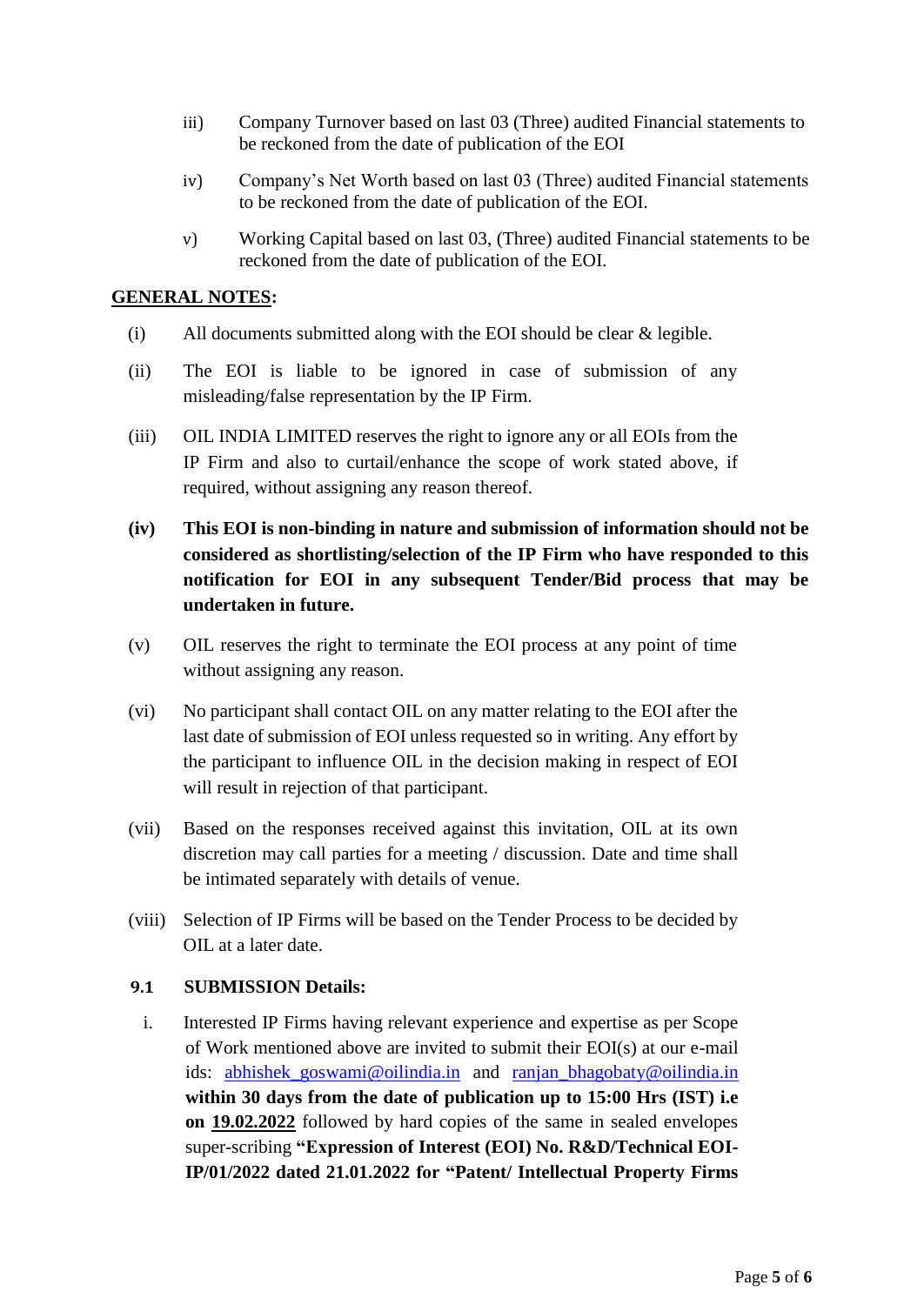**having their registered offices in India for "a) maintenance of existing patents/patent portfolio and b) filing of new patents**" through courier/post to the following address:

# **CHIEF GENERAL MANAGER (R&D)**

## **OIL INDIA LIMITED,**

## **R&D DEPARTMENT**

#### **P.O. DULIAJAN-786602**

#### **DIST. DIBRUGARH,**

#### **ASSAM, INDIA**

- ii. In case, the above mentioned last date of submission of the EOI happens to be a non-working day for OIL in Duliajan due to Holiday/Sunday/ Bandh (strike) etc. or for any other reasons, EOIs shall be received up to the next full working day till 15:00 Hrs. (IST) and opened accordingly. EOI may be sent by post/courier service or delivered personally at the above address. However, OIL shall not be responsible for any consequence arising out of delay in receipt or non- receipt of EOIs.
- iii. Oil India Limited reserves the right to:
	- (a) either accept or reject any/all EOIs
	- (b) cancel the process, without assigning any reasons whatsoever.